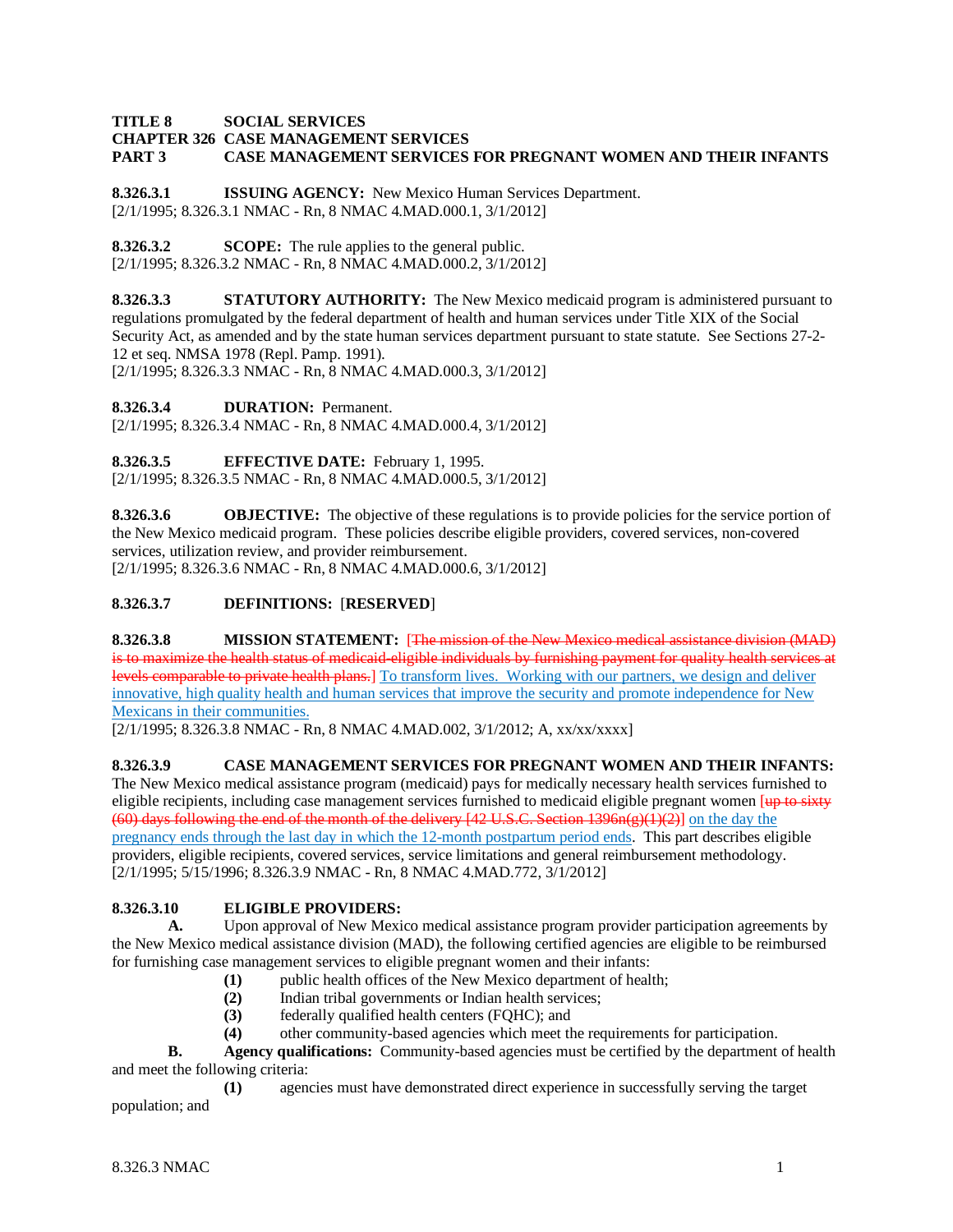**(2)** agencies must have demonstrated knowledge of available community services and methods for accessing them.

**C. Case manager qualifications:** Case managers employed by the agency must possess the education, skills, abilities, and experience to perform case management services. It can be important that case managers have language skills, cultural sensitivity and acquired knowledge and expertise unique to the geographic area. At a minimum, case managers must have one of the following qualifications:

**(1)** case managers must be licensed as a registered nurse and have a bachelors degree in nursing or be licensed as a social worker; the nurse or social worker must have two  $\sqrt{2}$  vears of experience in community health and at least one  $[\frac{1}{2}]$  year of experience in maternal health or child health;

**(2)** or be a licensed registered nurse or have a bachelors degree in social work with a minimum of two  $[\frac{1}{2}]$  years of experience in community health and at least two  $[\frac{1}{2}]$  years experience in maternal health or child health nursing;

**(3)** in the event that there are no candidates with the above qualifications, an individual with an associates degree and four  $[(4)]$  years of experience in social, community health  $[and/or]$  or maternal health and child health may be employed as a case manager;

**(4)** if no individuals with a college degree and appropriate experience are available, an individual with a high school diploma and five years of experience in social services, community health or maternal health and child health may be considered; agencies that are considering hiring individuals  $\left[\frac{1}{2}n\right]$  option 3 or 4 listed in Paragraph (3) and (4) of 8.326.3.10 NMAC must complete a waiver process.

**D.** Once enrolled, providers receive a packet of information, including medicaid program policies, billing instructions, utilization review instructions and other pertinent material from MAD. Providers are responsible for ensuring that they have received these materials and for updating them as new materials are received from MAD.

[2/1/1995; 5/15/1996; 8.326.3.10 NMAC - Rn, 8 NMAC 4.MAD.772.1, 3/1/2012]

**8.326.3.11 PROVIDER RESPONSIBILITIES:** Providers who furnish services to medicaid recipients must comply with all specified medicaid participation requirements. See 8.302.1 NMAC, *General Provider Policies*. Providers must verify that individuals are eligible for medicaid at the time services are furnished and determine if medicaid recipients have other health insurance. Providers must maintain records which are sufficient to fully disclose the extent and nature of the services furnished to recipients. See 8.302.1 NMAC, *General Provider Policies*. Documentation must substantiate the date of service, type of contact, category of case management service furnished, length/time units of service furnished, nature/content of the service furnished, result of service or intended result and relationship of the service furnished to goals identified in the individual service plan. [2/1/1995; 5/15/1996; 8.326.3.11 NMAC - Rn, 8 NMAC 4.MAD.772.2, 3/1/2012]

**8.326.3.12 ELIGIBLE RECIPIENTS:** Case management services are available to medicaid eligible pregnant women and their infants [up to sixty (60) days following the end of the month of the delivery] up to 12months following the delivery in accordance with 8.291.400.14 NMAC. [2/1/1995; 5/15/1996; 8.326.3.12 NMAC - Rn, 8 NMAC 4.MAD.772.3, 3/1/2012]

**8.326.3.13 COVERED SERVICES AND SERVICE LIMITATIONS:** Medicaid covers case management services for pregnant women and their infants which help recipients gain access to medical, social, educational or other needed services. Case management services provide necessary coordination with providers of non-medical services, such as nutrition or education programs, when these services are necessary to enable recipients to benefit from the health services paid for by medicaid.

**A.** Medicaid covers the following case management service activities furnished to pregnant women [up to sixty (60) days following the end of the month of the delivery]:

**(1)** identification of programs appropriate for the recipient's needs, including those which teach basic maternal and child health skills;

**(2)** help in accessing the identified programs;

**(3)** assessment of the service needs of recipients to coordinate the delivery of services when multiple providers or programs are involved in the provision of care;

**(4)** reassessment to ensure that the services which were obtained are necessary and appropriate in meeting the recipient's needs; and

**(5)** determination of whether any additional services are warranted.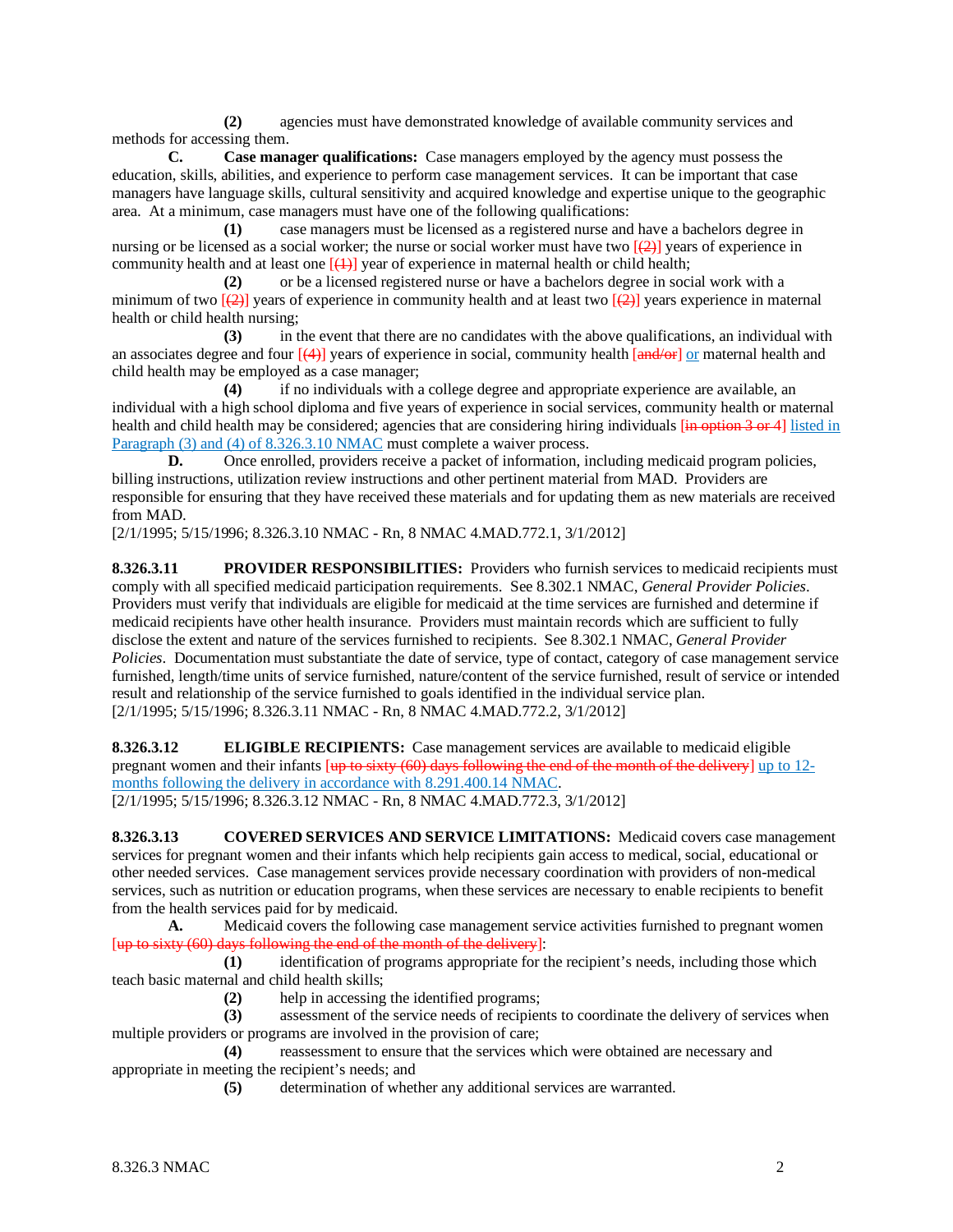**B.** Medicaid covers five  $\left[\frac{5}{2}\right]$  hours of case management services per client per pregnancy. The five [(5)] hours include services to both the pregnant recipient and the infant. Additional units of service require prior approval by MAD or its designee.

[2/1/1995; 5/15/1996; 8.326.3.13 NMAC - Rn, 8 NMAC 4.MAD.772.4, 3/1/2012]

**8.326.3.14 NONCOVERED SERVICES:** Case management services are subject to the limitations and coverage restrictions which exist for other medicaid services. See 8.301.3 NMAC, *General Noncovered Services*. Medicaid does not cover the following specific activities:<br>A. services furnished to individuals who are

**A.** services furnished to individuals who are not medicaid eligible, who are not pregnant, or who are not residents of New Mexico;

**B.** services furnished by case managers which are not substantiated with appropriate documentation in the recipient's file;

**C.** formal educational or vocational services which are related to traditional academic subjects or job training;

**D.** outreach and identification activities in which providers attempt to contact potential recipients;

- **E.** administrative activities, such as medicaid eligibility determinations and intake processing;
	- **F.** institutional discharge planning;

**G.** services which are furnished by other practitioners, such as therapies, transportation and homemaker or personal care services; and

**H.** services considered by MAD or its designee to be excessive based on the needs of the recipient and on the documentation by the case manager.

[2/1/1995; 5/15/1996; 8.326.3.14 NMAC - Rn, 8 NMAC 4.MAD.772.5, 3/1/2012]

#### **8.326.3.15 PLAN OF CARE:**

**A.** Case managers develop and implement plans of care for each medicaid recipient. Plans of care are developed in consultation with the recipients, families or legal guardian(s), physicians and others involved with care.

**B.** The following must be contained in the plan of care or documents used in the development of the plan of care. The plan of care and all supporting documentation must be available for review in the recipient's file:

**(1)** statement of the nature of the specific problem and needs of the woman or infant;

**(2)** description of the intermediate and long-range goals with the projected timetable for their attainment, including specific information on the duration and scope of services; and

**(3)** statement and rationale of the plan of treatment for achieving these intermediate and long-range goals, including review and modification of the plan.<br>
C. The plan of care must be retained by agency pro-

The plan of care must be retained by agency providers and be available for utilization review purposes. Plans of care must be updated and revised, as indicated, at least every six  $[(6)]$  months or more often, as indicated by the recipient's condition.

[2/1/1995; 5/15/1996; 8.326.3.15 NMAC - Rn, 8 NMAC 4.MAD.772.6, 3/1/2012]

**8.326.3.16 PRIOR APPROVAL AND UTILIZATION REVIEW:** All medicaid services are subject to utilization review for medical necessity and program compliance. Reviews can be performed before services are furnished, after services are furnished and before payment is made, or after payment is made. See 8.302.5 NMAC, *Prior Authorization and Utilization Review*. Once enrolled, providers receive instructions and documentation forms necessary for prior approval and claims processing.

**A. Prior approval:** Certain procedures or services which are part of the treatment plan can require prior approval from MAD or its designee. See utilization instruction for those services. Services for which prior approval was obtained remain subject to utilization review at any point in the payment process.

**B. Eligibility determination:** Prior approval of services does not guarantee that individuals are eligible for medicaid. Providers must verify that individuals are eligible for medicaid at the time services are furnished and determine if medicaid recipients have other health insurance.

**C. Reconsideration:** Providers who disagree with prior approval request denials or other review decisions can request a re-review and a reconsideration. See Section MAD-953, *Reconsideration of Utilization Review Decisions*.

[2/1/1995; 5/15/1996; 8.326.3.16 NMAC - Rn, 8 NMAC 4.MAD.772.7, 3/1/2012]

#### **8.326.3.17 REIMBURSEMENT:**